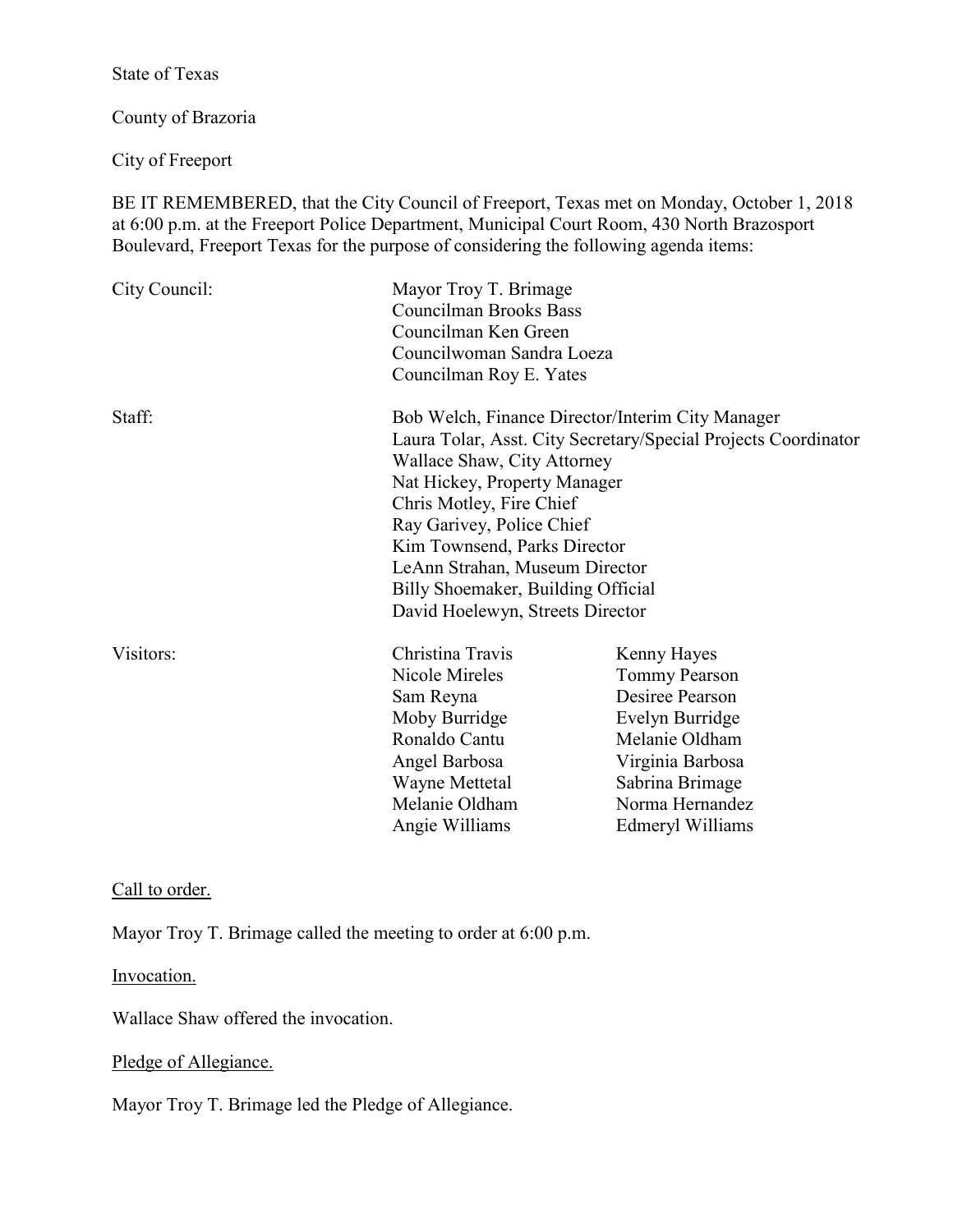# Attending citizens and their business

There were none.

Announcement: National Night out will be held October 2, 2018 at Freeport Municipal Park from 6:00 p.m. to 8:00 p.m.

Mayor Brimage announced that on Tuesday, October, 2, 2018 National Night Out will be held in Freeport Municipal Park and encouraged all residents to attend.

Consideration of approving the minutes for September 4, September 5, September 10 and September 17, 2018 meetings.

On a motion by Councilman Bass, seconded by Councilwoman Loeza, with all present voting "Aye", Council unanimously approved the minutes for September 4, September 5, September 10 and September 17, 2018 meetings.

Consideration of a request from Habitat for Humanity of Southern Brazoria County to waive permit(s) and utility fees on Freeport Townsite, Block 54B, Appraisal District Property ID 209374, for construction of a new house known as 302 Oak St.

Mr. Wayne Mettetal, a volunteer representative of Habitat for Humanity of Southern Brazoria County, asked the City Council to waive fees for permits and utilities.

Mr. Mettetal said construction would start as soon as the ground dries up from all the recent rain.

Mayor Brimage thanks Mr. Mettetal and other volunteers for the great work they do.

On a motion by Councilman Bass, seconded by Councilman Green, with all present voting "Aye", Council unanimously approved to waive permit(s) and utility fees on Freeport Townsite, Block 54B, Appraisal District Property ID 209374, for construction of a new house known as 302 Oak St.

## Discuss and consider action to be taken concerning encroachment in the South Avenue S right-ofway by structures built at 1806 N. Ave S and 1810 N. Ave S.

Mr. Nat Hickey presented to council two homes located at 1806 North Ave. S and 1810 North Avenue S that are encroaching south into the North Avenue S street right of way.

Councilman Yates asked if we could give them a waiver.

Mr. Shaw responded that it would not alter the right of way issue.

A representative from Capital Title said that the homes can't be insured if not owned.

Mr. Hickey said that he has observed this same issue with other homes in the Velasco Townsite.

Councilman Yates asked if we can move the right of way.

Mayor Brimage expressed concern regarding the cost of the survey.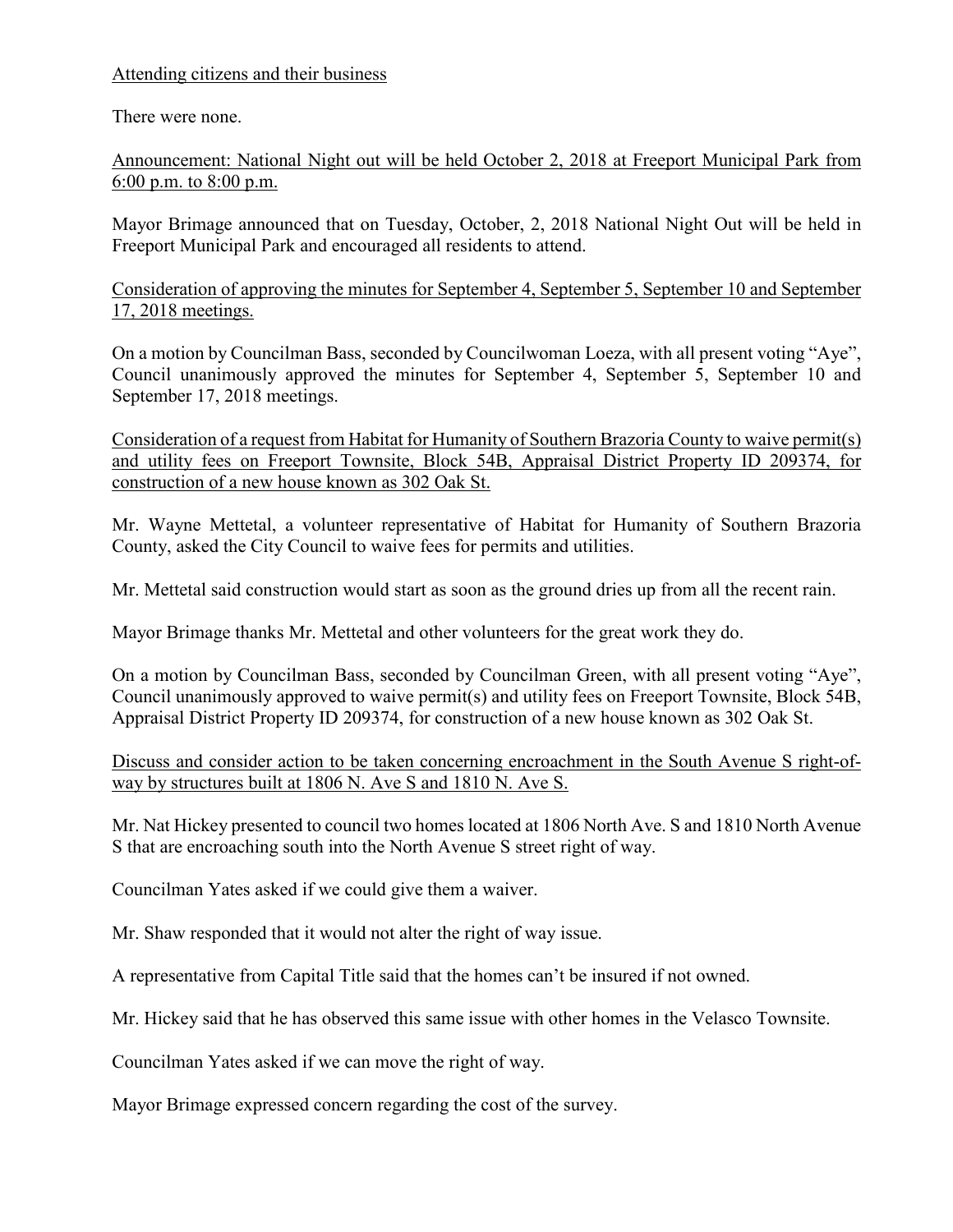This item was tabled and scheduled to be placed back on the agenda at the next meeting.

Consideration of designating a representative and an alternate to the Houston-Galveston Area Council General Assembly for the year 2019

On a motion by Councilman Bass, seconded by Councilman Yates, with all present voting "Aye", Council unanimously approved to designate Councilman Green as representative and Councilwoman Loeza as alternate representative to the Houston-Galveston Area Council General Assembly for the year 2019.

## Work Session:

Mayor Troy T. Brimage announcements and comments.

Mayor Brimage invited everyone to attend Mr. Nat Hickey's 95<sup>th</sup> birthday party on Saturday, October 6<sup>th</sup> at noon at the Dow Heritage House.

Mayor Brimage announced that in November the City will begin participating in Project Search with BISD. This program is part of BISD's life skills students work in jobs as unpaid interns to gain employment experience.

Mayor Brimage stated that he had breakfast Saturday morning with the new City Manager Tim Kelty and his wife as they were in town house hunting. Mr. Kelty starts on October 23, 2018.

Mayor Brimage commented on the large volume of rain that we have received and that water on Velasco Boulevard was being closely monitored during periods of high rain amounts.

Mayor Brimage stated that the city will wait until Mr. Kelty arrives to begin discussions regarding bonds for infrastructure improvements.

Mayor Brimage stated that he had learned something new. The City can not spray for mosquitoes during the day because of honey bees.

Councilman Green Ward A announcements and comments.

Councilman Green stated that he was concerned with frequent garage sales in his ward.

Billy Shoemaker stated that we do not have a garage sale ordinance. He also stated that the state comptroller limits garage sales to two per year.

Mayor Brimage asked Mr. Shoemaker to do research on garage sale ordinances.

Councilman Green also stated that he was concerned about street flooding and cars going around barricades causing wakes and potentially damaging private property.

Mayor Brimage requested Mr. Shaw to work on an ordinance for a no-wake zone.

Councilman Bass Ward B announcements and comments.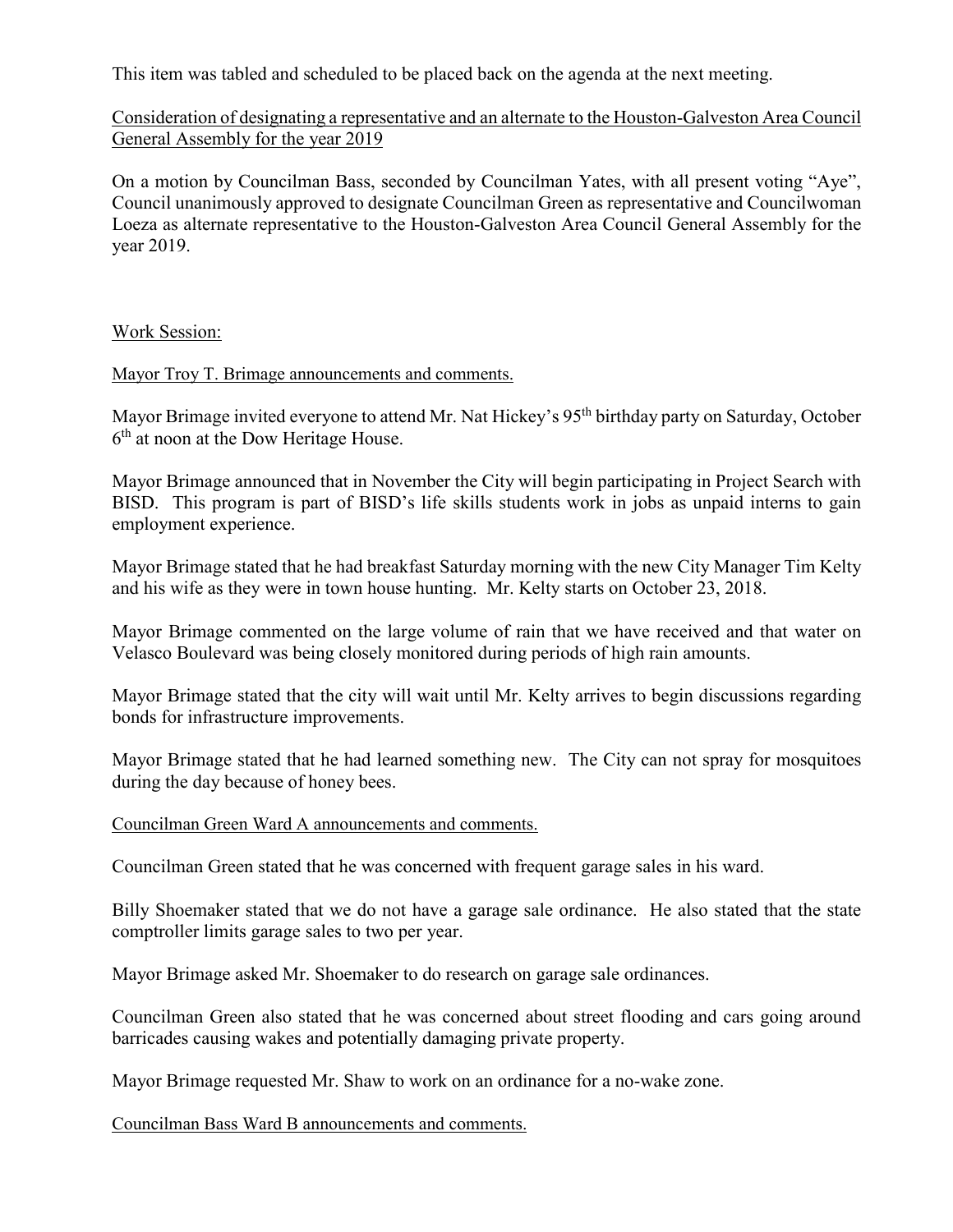Councilman Bass inquired as to the status of the road striping of the crosswalk located at 2<sup>nd</sup> and Yaupon.

David Hoelewyn stated due to the recent rain painting hasn't been possible but will try to get it completed very quickly.

Councilman Bass added that the Gonzalez family was very appreciative for the work done in the 1300 Block of 5<sup>th</sup> Street.

### Councilwoman Loeza Ward C announcements and comments.

Councilwoman Loeza inquired to a resident comment regarding the area at the Golf Course along Slaughter Road where there was some concrete moved that needed mowing.

David Hoelewyn stated that there was a 3' drop off that had to be mowed with the 15' slope mower for safety issues. The city is considering bringing in dirt to build up the drop off.

Councilwoman Loeza informed Mr. Hoelewyn that there are some potholes on Victoria Street due to the hard rains.

Mr. Hoelewyn stated that a new PO was needed because of the new budget year to purchase more material but would get them filled.

Councilwoman Loeza also noted the condition of North Avenue D behind April's Furniture needing to be repaired.

Mr. Hoelewyn replied that repair of this are is scheduled for this week.

#### Councilman Yates Ward D announcements and comments

Councilman Yates stated that he had been working with Mr. Clinton Wong and had a question/answer sheet that he passed out to the audience.

Mr. Bass said that we are working with a law firm out of Dallas regarding the MUD District in question.

Mr. Yates said that he would like to see what the attorney has done.

Mayor Brimage asked why would we pay to have water supplied when we can supply the water ourselves. He also stated that allowing the MUD District would cost the city \$10 million.

Councilman Bass stated that he would contact the law firm in Dallas first thing Tuesday morning and let Councilman Yates know the current status.

Mayor Brimage noted that Mr. Wong has 11-acres on which there has been no development and the Code Enforcement has to send him monthly notices to mow his property.

Councilman Yates stated he had seen the mosquito plane spraying for mosquitoes.